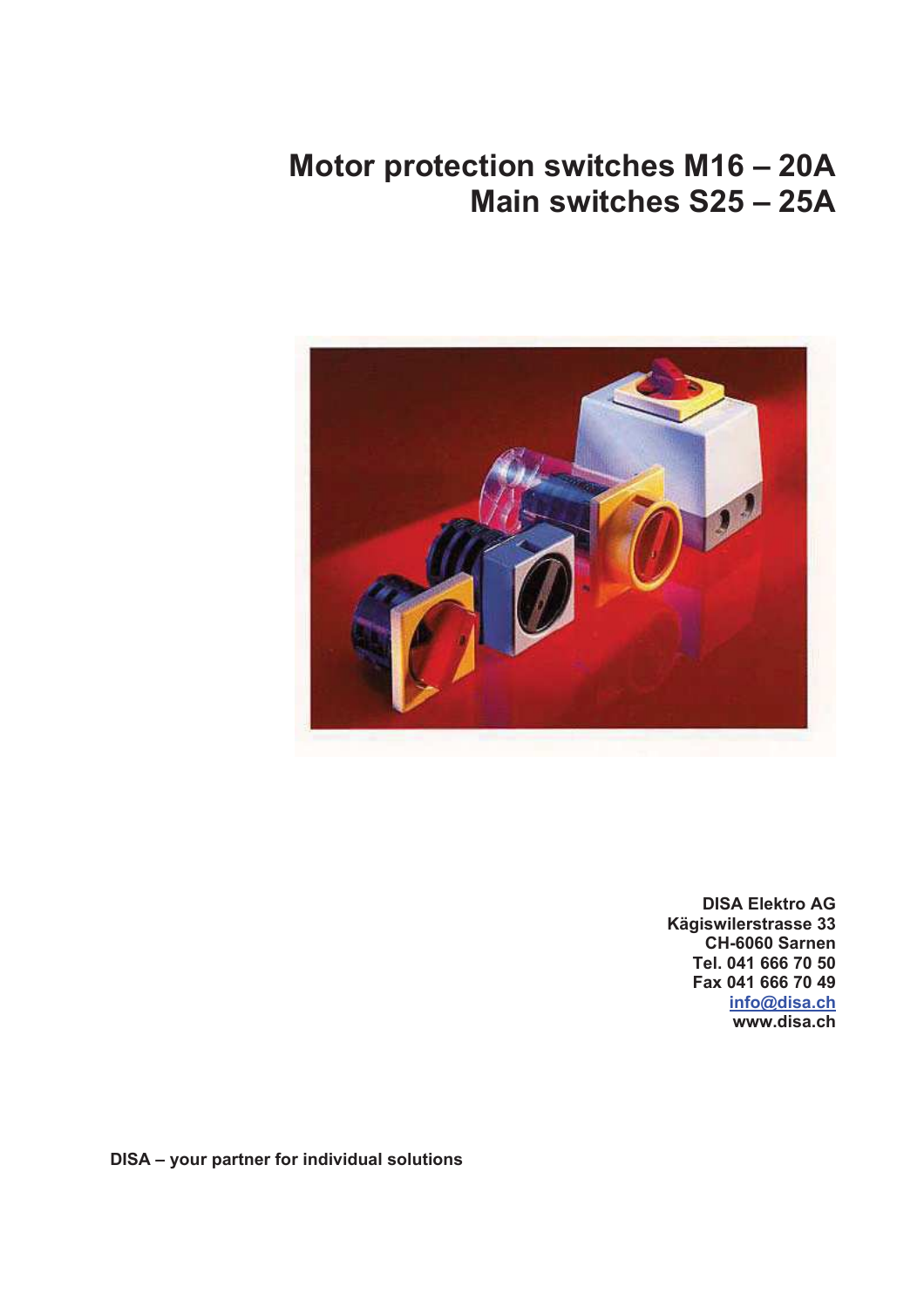

# **Motor protection switches M16 – 20A / Main switches S25 – 25A**

#### Remark examples Short described

#### **Switch type M 1611 KV 6.3 T2**

Motor protection switch, 2-pole, single pole with thermal protection

#### **Switch type M 1620 QV 2.5 T2 A1 P**

Motor protection switches, 2-pole, thermal protection, operating current release, IP 54

#### **Switch type M 1630 FV 12.5 T1 M H3 U5 N Z**

Motor protection switch, 3-pole, thermal/magnetic protection, auxiliary contact, under voltage release, neutral conductor terminal and centre connection

#### **Switch type S 2503 BR**

Main switch with terminal cover

DISA compact switches are available as motor protection, main, load disconnecting switches.

DISA **motor protection switches M16** are compact switches with builtin thermal release, available with or without electromagnetic quick release.

DISA **main switches S25** are compact switches without built-in electromagnetic quick release.

Electrical characteristics: 20A rated current for type M16 or 25A rated current for type S25 at 400 V~. 14 adjustment ranges available from 0.63A to 20A.

All switch types are available in 4 different front designs:

Flat front - light grey front panel with dark grey rotary knob or yellow front panel with red rotary knob.

Protective collar - same colour combinations as flat front design.

The protective collar prevents accidental operation of the rotary knob and can be fitted with up to 3 padlocks.







#### **Switch type M 1630 EV 2.5 T2 M H3 U4 N**

Motor protection switch, 3-pole, all poles with thermal/magnetic protection. auxiliary contact, under voltage release, neutral conductor terminal **M16-RSQ** Dust cover including yellow front panel and red knob, with rubber seal

#### **Switch type M 1630 BV 4.0 T2**

Main switch, 3-pole, all poles with thermal protection

#### **M16-GEHP**

Plastic enclosure IP 54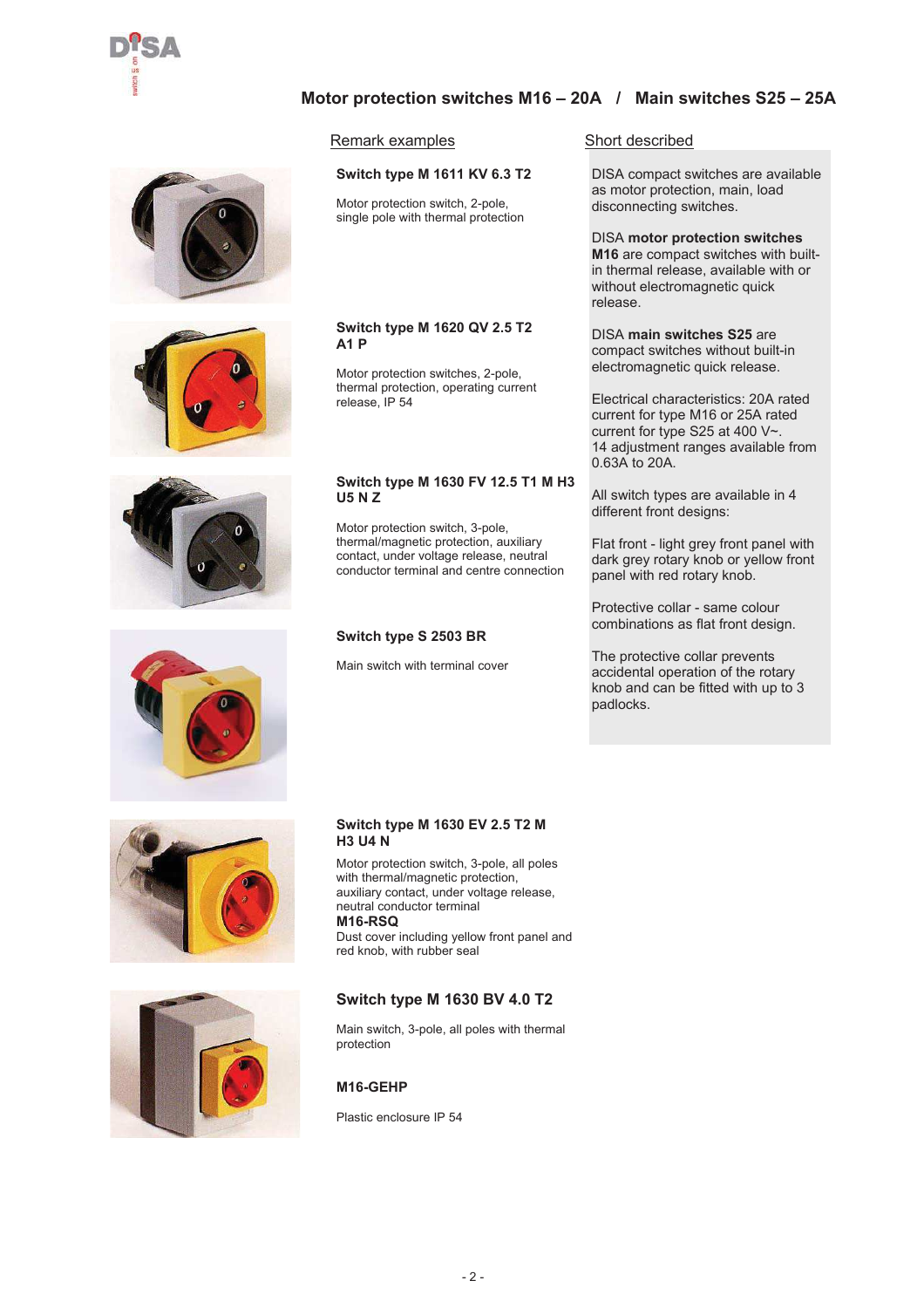



Rotary knob, axial adjustment, clear and easily-visible position indicator, dark grey or red

|  | standard<br>display |                             |        |
|--|---------------------|-----------------------------|--------|
|  |                     | on request<br>no extra cost | off on |

Front panel or protective collar, light grey or yellow

Under voltage release \* or operating current release

Terminal for neutral conductor \*

| Auxiliary contacts *<br>4A. $400V \sim$<br>6A, 230V ~ |                |
|-------------------------------------------------------|----------------|
| Output                                                | 6              |
| Main connection                                       | 5              |
| Centre connection *                                   | W 6            |
| Output                                                | 4              |
| Main connection                                       | $\overline{3}$ |

Centre connection \* V 4 Output 2<br>Main connection 1 Main connection

Centre connection \* U 2

Terminal for protective conductor

Protective collar, yellow or light grey, for fitting up to 3 padlocks

Front panel protection class. IP 40 or IP 54 respectively \* with additional rubber seal (splash water protection)

\*Option subject to extra charge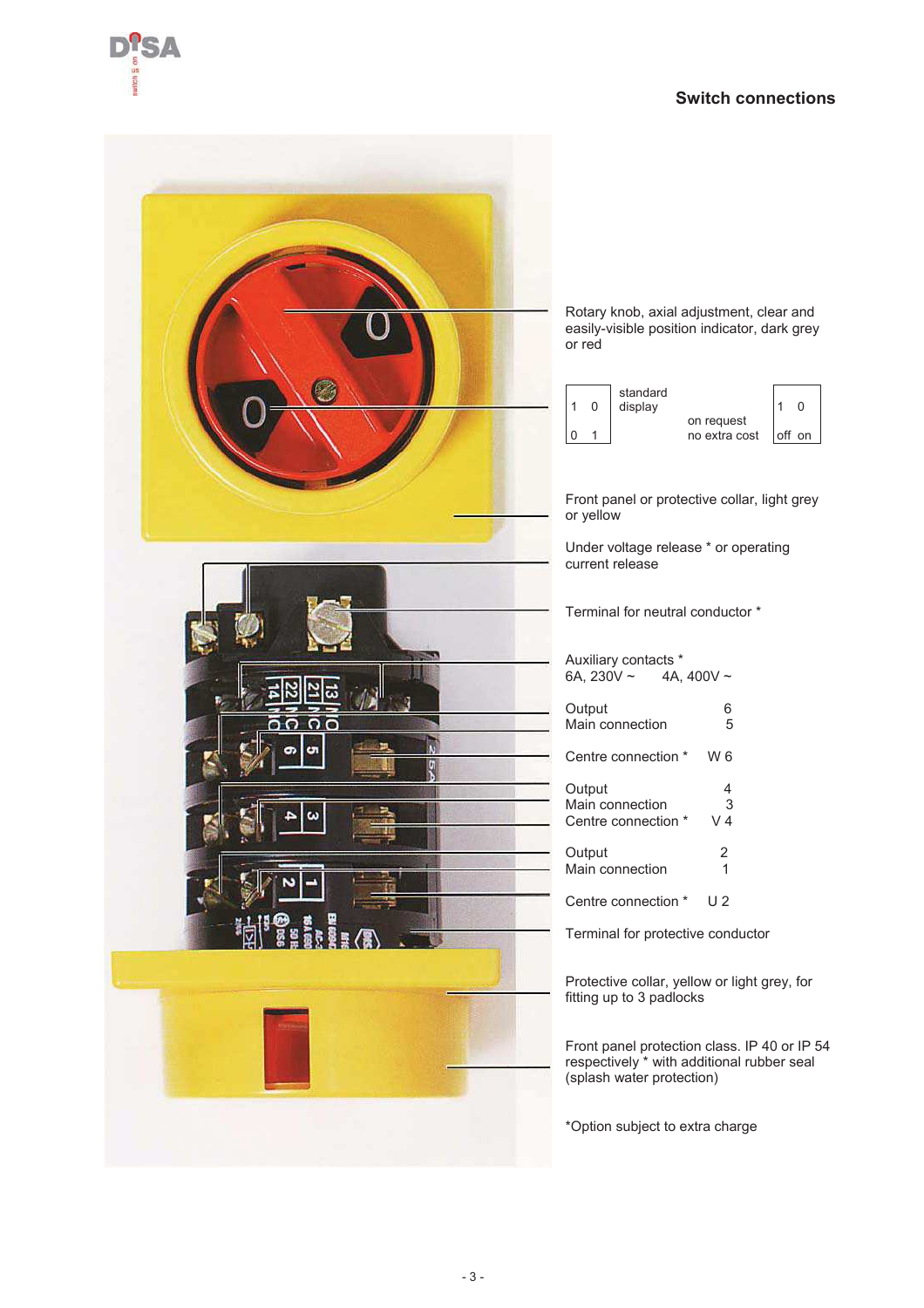

# **Electrical characteristics**



### **measures in cold condition**

# **Release characteristics Electrical characteristics**

| sluggish release<br>quick release<br>sluggish releases are available on<br>request for the ranges 9.0A to<br>16.0A |
|--------------------------------------------------------------------------------------------------------------------|
| category of use AC 3<br>without over current release                                                               |
| 50'000 operations                                                                                                  |
| 500A                                                                                                               |
| $< 15$ ms                                                                                                          |
| $20^{\circ}$                                                                                                       |
| 6A / 230V~, 4A / 400V~                                                                                             |
| 1 to 3-poles, irrespective of<br>optional equipment                                                                |
| max 2x6mm2                                                                                                         |
|                                                                                                                    |

# **Weight of switch types**

| 200q             |
|------------------|
|                  |
| 210 <sub>g</sub> |
| 250g             |
| 260g             |
| 290 <sub>g</sub> |
| 320g             |
| 385g             |
|                  |

### **Back-up fuses**

| Adjustment range in A<br>Higher range<br>used for ordering                                                                                                                                                                                                                                                                | M <sub>16</sub> no magnetic<br>quick release<br>Back-up                                                 | M <sub>16</sub> with magnetic quick release<br>Back-up fuse in<br>$230/400V \sim a.c.$ 690V $\sim a.c.$                                                                                                                      |  |  |  |  |  |  |
|---------------------------------------------------------------------------------------------------------------------------------------------------------------------------------------------------------------------------------------------------------------------------------------------------------------------------|---------------------------------------------------------------------------------------------------------|------------------------------------------------------------------------------------------------------------------------------------------------------------------------------------------------------------------------------|--|--|--|--|--|--|
| $0.063 - 0.1$<br>T <sub>2</sub> M<br>T <sub>2</sub> M<br>$-0.16$<br>0.1<br>$0.16 - 0.25$ T2M<br>T <sub>2</sub> M<br>$0.25 - 0.4$                                                                                                                                                                                          | only available with<br>thermal and magnetic<br>quick release                                            | no back-up fuse required<br>6A gG<br>short-circuit<br>10A gG<br>resistant<br>$25A$ gG<br>25A gG                                                                                                                              |  |  |  |  |  |  |
| 0.63<br>T <sub>2</sub><br>$0.4 -$<br>$0.63 -$<br>1.0<br>T <sub>2</sub><br>$1.0 - 1.6$<br>T <sub>2</sub><br>$1.6 - 2.5$<br>T <sub>2</sub><br>T <sub>2</sub><br>$2.5 -$<br>4.0<br>6.3<br>$4.0 -$<br>T <sub>2</sub><br>T1(T2)<br>$6.3 -$<br>9.0<br>T1 (T2)<br>$9.0 - 12.5$<br>$12.5 - 16.0$<br>T1(T2)<br>$16.0 - 20.0$<br>T1 | 2A gG<br>4A gG<br>6A gG<br>10A $g$ G<br>10A $g$ G<br>16A gG<br>$20A$ gG<br>$20A$ gG<br>25A gG<br>35A gG | 25A gG<br>25A gG<br>$25A$ gG<br>$25A$ gG<br>25A gG<br>$25A$ gG<br>$25A$ gG<br>$25A$ gG<br>$25A$ gG<br>25A gG<br>$25A$ gG<br>25A gG<br>25A gG<br>$25A$ gG<br>$25A$ gG<br>$25A$ gG<br>25A gG<br>25A gG<br>$35A$ gG<br>$35A$ gG |  |  |  |  |  |  |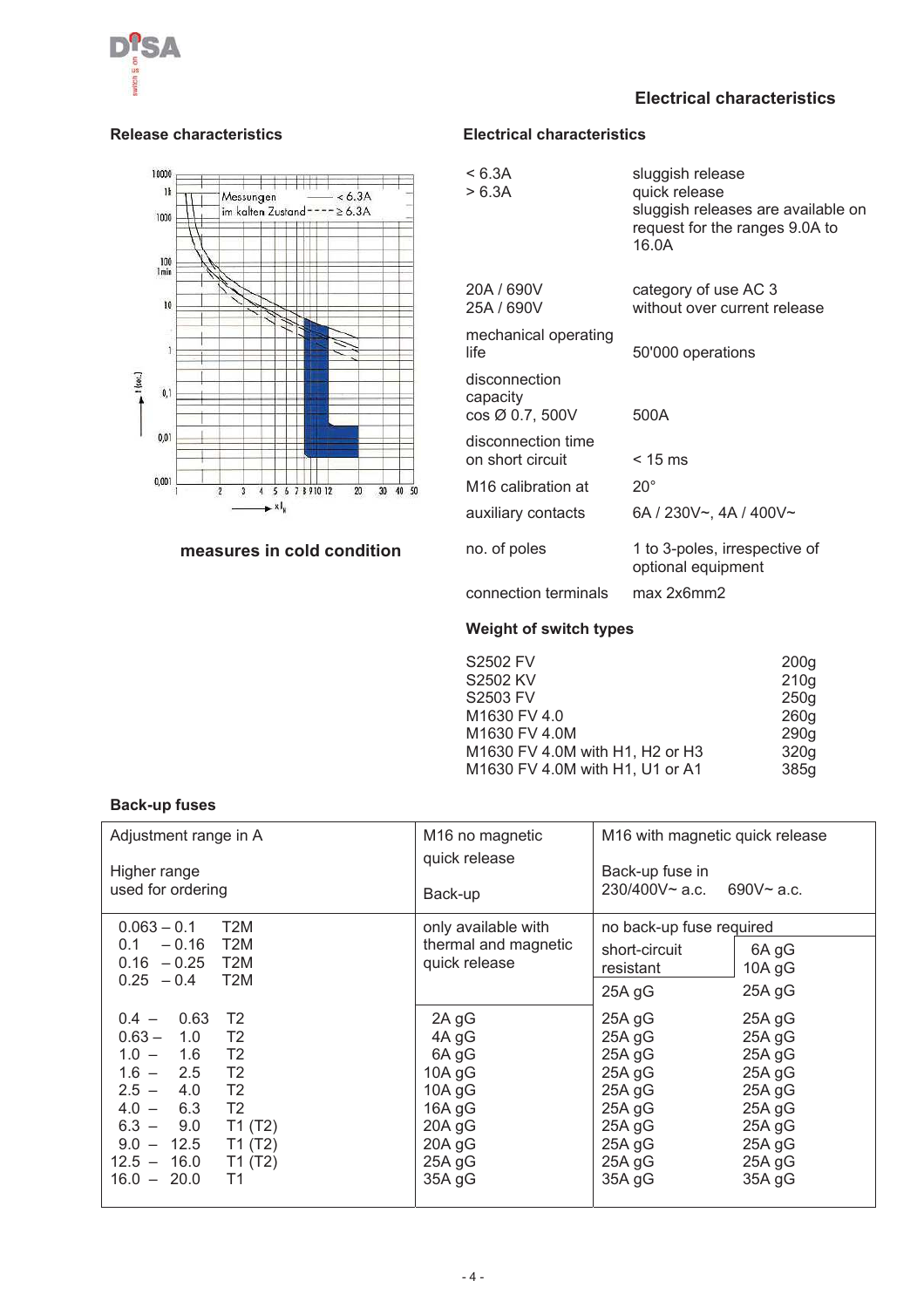

# **Dimensions, installation**



|               | <b>Basic type and options</b> |                                                 |                  |                |    |
|---------------|-------------------------------|-------------------------------------------------|------------------|----------------|----|
| Basic<br>type | Auxiliary<br>contacts         | Undervoltage<br>or operating<br>current release | $\alpha$<br>pole | G (mm)<br>pole |    |
|               |                               |                                                 | 43               | 58             |    |
|               |                               |                                                 | 56               | 21             | 86 |
|               |                               |                                                 |                  | $-82$          | 97 |
|               |                               |                                                 | 54               | -69            | Ba |

#### Front mounting (V)



## **Rear mounting (R)**











#### Dust protection cover (designation M16-RS)



From rear: Hole diameter  $x = 75$ <br>From front: Hole diameter  $x = 82$ 

### **Enclosure (designation M16-GEH)**